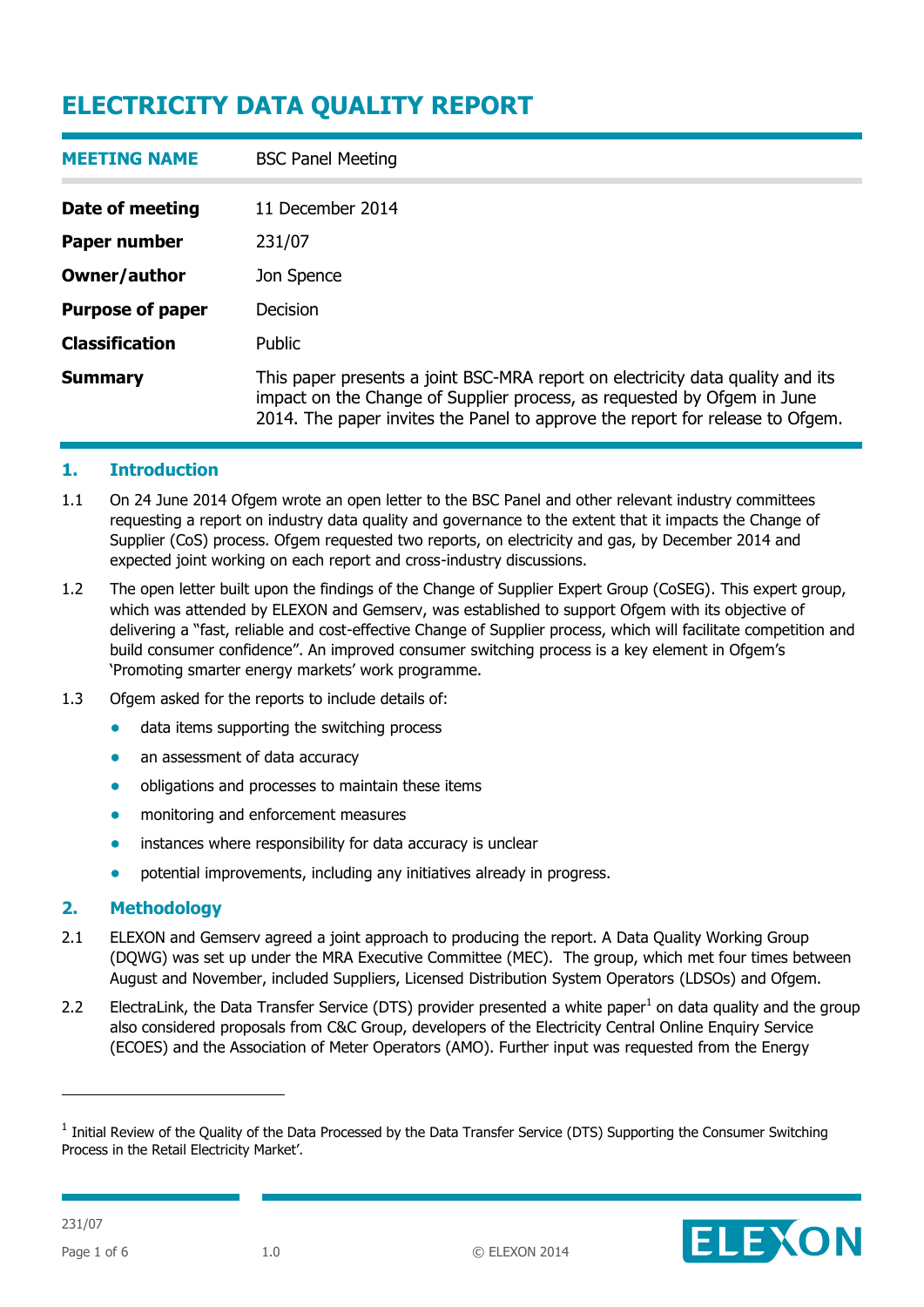Suppliers Forum and a questionnaire was sent to Suppliers, LDSOs, Data Collectors, Meter Operators and the Community of Meter Asset Providers in order to identify and quantify root cause issues.

2.3 The Chairs of the DQWG and its gas equivalent liaised throughout the process to ensure consistency across the respective reports.

#### **3. Summary of Report**

- 3.1 The Electricity Data Quality Report forms Attachment A to this paper.
- 3.2 The report focuses on two key areas address data quality (and its relationship to Erroneous Transfers) and metering data quality, including Meter Technical Details and reading histories, (and its relationship to delayed and disputed CoS readings).
- 3.3 The report notes that the CoS process completes successfully in a significant majority of cases, but when errors occur they can often be difficult to resolve. To a large degree this is due to the complexity of the process, with high numbers of hand-offs between multiple participants, and no one participant having a full view of the complete process. It concludes that lasting improvements will require structural changes to the CoS process and notes that such changes are already being considered by industry and Ofgem, as part of the smart metering roll-out and other potential longer term changes such as centralised registration and universal Half Hourly Settlement.
- 3.4 The report includes details of the numerous improvements that have already been made under the BSC and MRA since the introduction of the competitive retail market and initiatives that are currently in train, such as Modification Proposal **P302** (Improve the Change of Supplier Meter read and Settlement process for smart Meters) and MRA MAP<sup>2</sup> Change Proposal CP0192 'Changes to MAP09<sup>3</sup> to improve efficiencies when address updates are required'
- 3.5 In the shorter term, the report recommends a number of changes for further assessment. A summary of these recommendations is included as Appendix 1.

## **4. Next Steps**

- 4.1 A similar decision paper has been prepared for the MEC and has been sent out in parallel with this paper. The MEC meeting is on 16 December 2014.
- 4.2 There is no mechanism to seek joint Panel and MEC approval to submit the report to Ofgem. We are therefore asking the Panel to comment on the report and the MEC to do the same at its meeting on 16 December. We will address any comments from the Panel and the MEC before releasing the report to Ofgem by the end of December.
- 4.3 A final meeting of the DQWG was held on 26 November, at which the group agreed the recommendations and substantive content of the report. The version of the report submitted with this paper incorporates the changes agreed at the final meeting and the group is being asked to confirm these changes in parallel with the Panel and MEC review cycles. Minor changes to the detail of the report may be necessary as part of this confirmation process. A verbal update will be provided to the Panel and MEC if any further material changes are proposed by the DQWG.
- 4.4 This paper is not seeking approval of the recommendations in the report, which are those of the DQWG. Subject to Ofgem feedback on the report, these recommendations will be progressed under the BSC or MRA change processes, as appropriate. Some of the recommendations are common between the electricity and



-

<sup>2</sup> MRA Agreed Procedure

<sup>&</sup>lt;sup>3</sup> Standard Address Format and Guidance Notes for Address Maintenance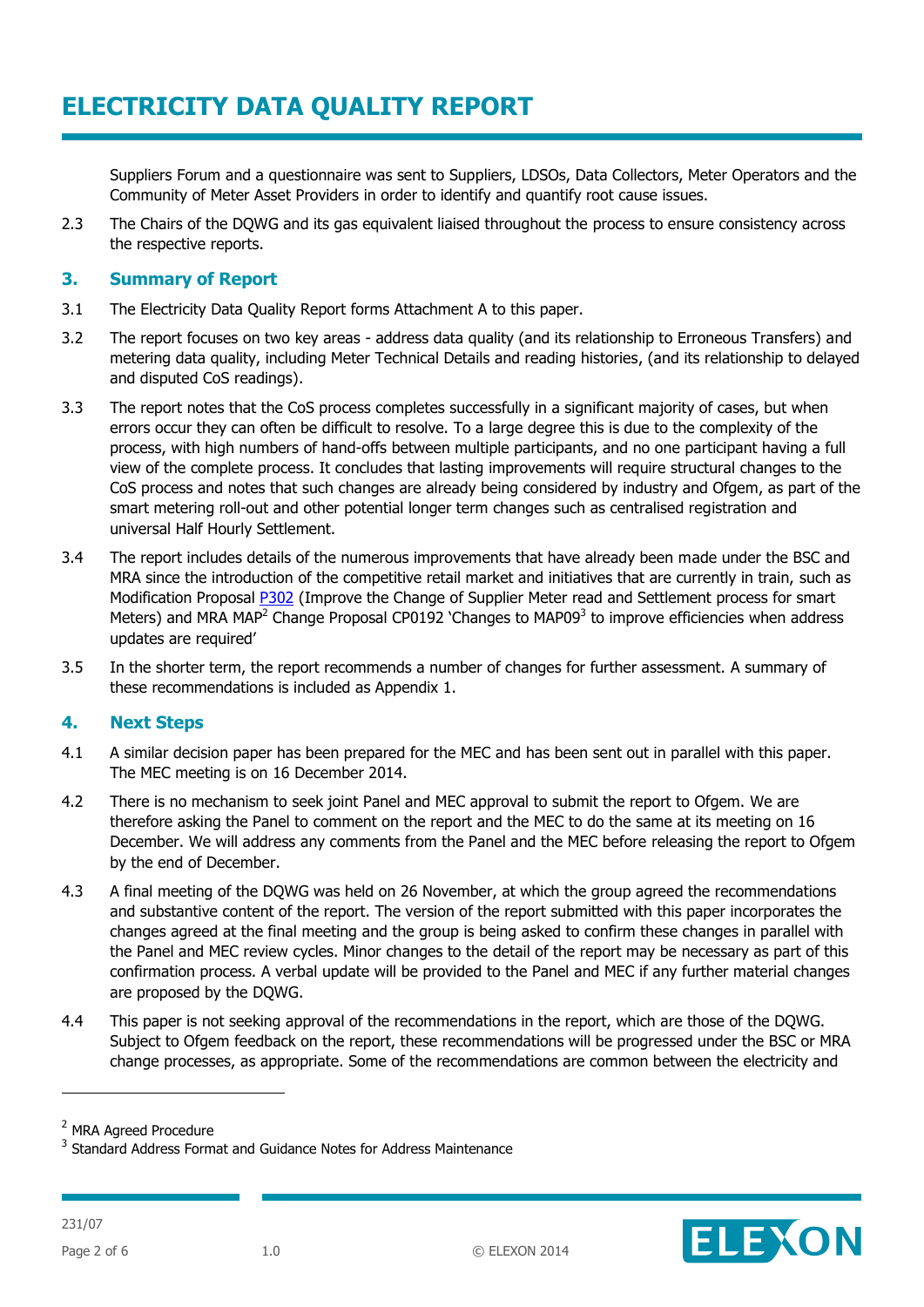gas reports and will need to be further assessed and developed by a joint electricity-gas working group before being submitted to the appropriate industry change management processes.

#### **5. Recommendations**

- 5.1 We invite you to:
	- a) **NOTE** the recommendations of the Electricity Data Quality Report; and
	- b) **APPROVE** the report for release to Ofgem.

#### **Appendices**

Appendix 1 – Summary of Report Recommendations

#### **Attachments**

Attachment A – Electricity Data Quality Report

#### **For more information, please contact:**

Jon Spence, Senior Market Advisor Jon.spence@elexon.co.uk 020 7380 4313

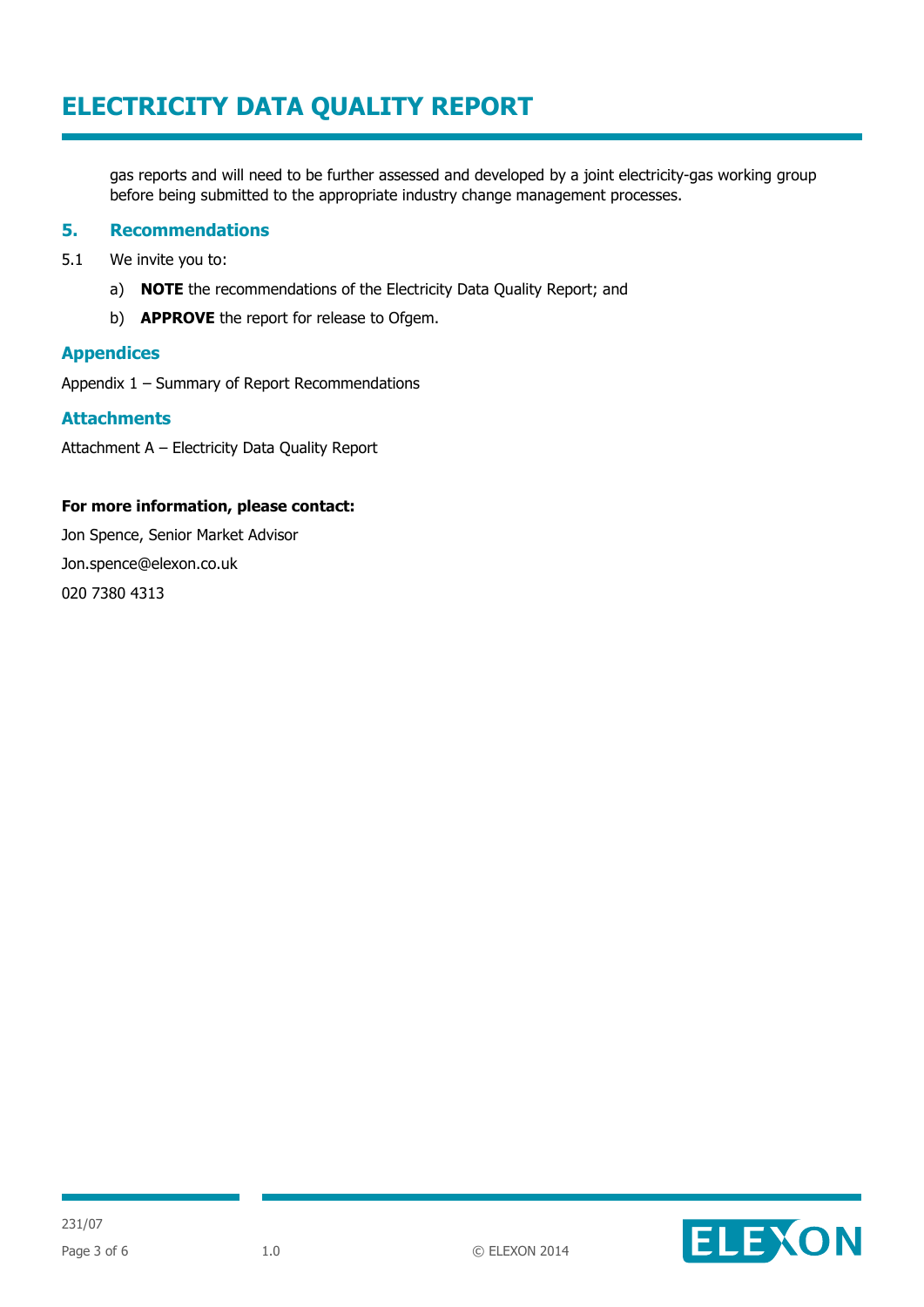## **Appendix 1 – Summary of Report Recommendations**

| <b>No</b>      | <b>Issue</b>                                  | <b>Report</b><br><b>Section</b> | <b>Recommendations</b>                                                                                                                                                                                                                                                                                                                                                                                                                                                                                                                                                                                                                                                                                                                                                                                                                                                                                                                                             | <b>Implementation</b><br><b>Complexity</b> |  |  |  |  |
|----------------|-----------------------------------------------|---------------------------------|--------------------------------------------------------------------------------------------------------------------------------------------------------------------------------------------------------------------------------------------------------------------------------------------------------------------------------------------------------------------------------------------------------------------------------------------------------------------------------------------------------------------------------------------------------------------------------------------------------------------------------------------------------------------------------------------------------------------------------------------------------------------------------------------------------------------------------------------------------------------------------------------------------------------------------------------------------------------|--------------------------------------------|--|--|--|--|
|                | <b>Address Data Quality</b>                   |                                 |                                                                                                                                                                                                                                                                                                                                                                                                                                                                                                                                                                                                                                                                                                                                                                                                                                                                                                                                                                    |                                            |  |  |  |  |
|                | <b>Inconsistent Address Formats</b>           | 6.2                             | Use a standardised and consistent address format across both gas and electricity<br>markets, including a review of the mandatory and optional information which must be<br>provided by parties.<br>Adoption of the Ordnance Survey Unique Property Reference Number (UPRN) should be<br>explored for use in the customer registration processes. This would assist to identify the<br>gas and electricity meters and terminations relevant to each premise. The UPRN would<br>also add a further validation check into the present triangulation process used to<br>validate customer transfer registrations. The adoption of UPRNs would not resolve all<br>issues, but would provide a supplementary identification method.<br>Further analysis of the potential to grant switching sites and Third Party Intermediaries<br>(TPI)s access to ECOES. This could be facilitated through the cross-industry working<br>group suggested in previous recommendations. | High                                       |  |  |  |  |
| $\overline{2}$ | Address data update requests<br>sent manually | 6.3                             | Carry out a post-implementation review of MRA MAP CP0192 (Changes to MAP09 to<br>improve efficiencies when address updates are required).                                                                                                                                                                                                                                                                                                                                                                                                                                                                                                                                                                                                                                                                                                                                                                                                                          | Low                                        |  |  |  |  |
| 3              | Absence of a mandatory rejection              | 6.4                             | Carry out a post-implementation review of MRA MAP CP0192.                                                                                                                                                                                                                                                                                                                                                                                                                                                                                                                                                                                                                                                                                                                                                                                                                                                                                                          | Low                                        |  |  |  |  |

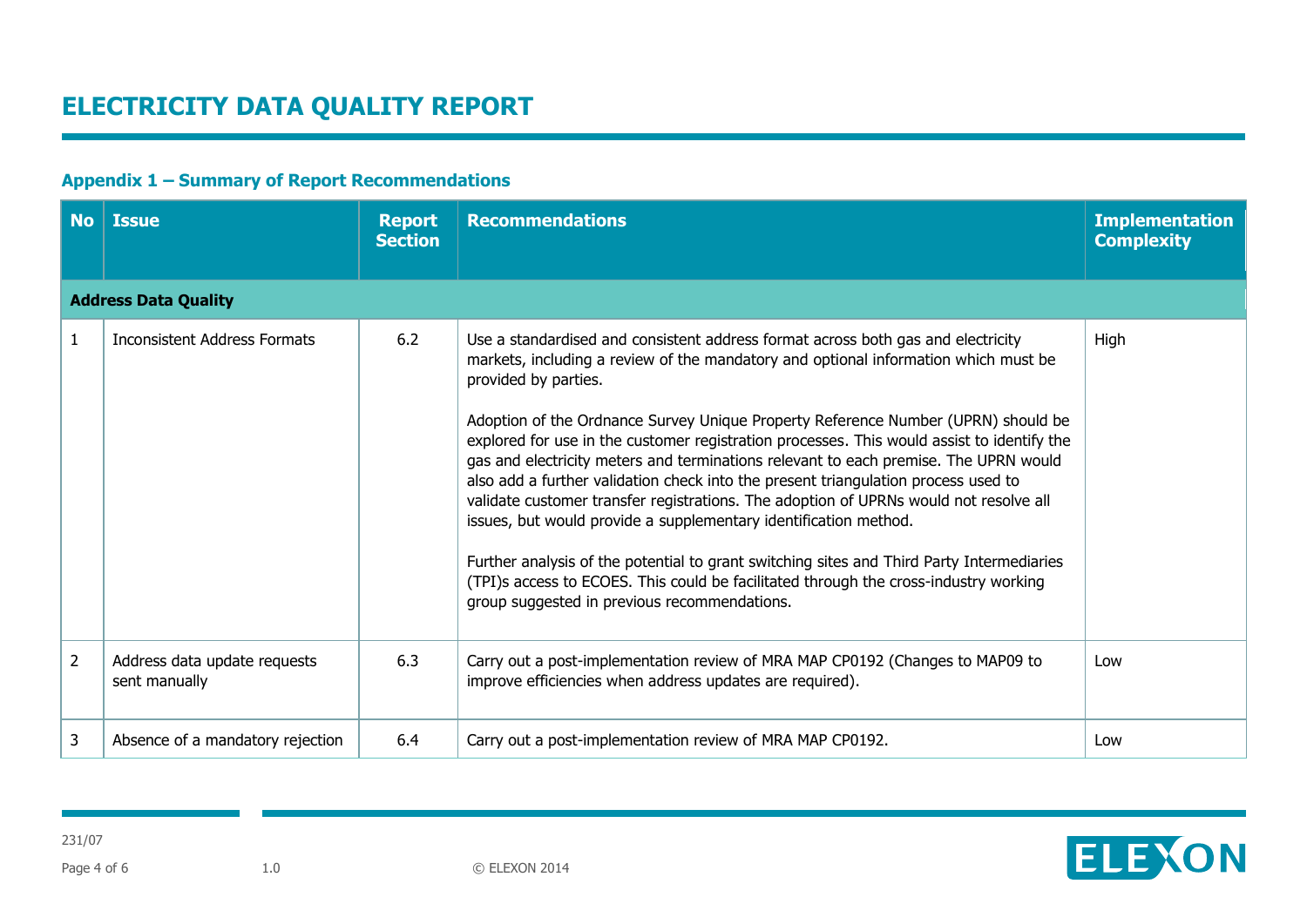| <b>No</b> | <b>Issue</b>                                                                                                       | <b>Report</b><br><b>Section</b> | <b>Recommendations</b>                                                                                                                                                                                                                                                                                                                                                                                                                                                                                                     | <b>Implementation</b><br><b>Complexity</b> |  |  |  |
|-----------|--------------------------------------------------------------------------------------------------------------------|---------------------------------|----------------------------------------------------------------------------------------------------------------------------------------------------------------------------------------------------------------------------------------------------------------------------------------------------------------------------------------------------------------------------------------------------------------------------------------------------------------------------------------------------------------------------|--------------------------------------------|--|--|--|
|           | response from Distribution<br>Business to notify a Supplier that<br>an address update request has<br>been rejected |                                 |                                                                                                                                                                                                                                                                                                                                                                                                                                                                                                                            |                                            |  |  |  |
|           | <b>Metering and Reading Data Quality</b>                                                                           |                                 |                                                                                                                                                                                                                                                                                                                                                                                                                                                                                                                            |                                            |  |  |  |
| 4         | Delays in the receipt or<br>processing of Meter Technical<br><b>Details</b>                                        | 7.2                             | ELEXON will continue to address underperformance through the use of Performance<br>Assurance Techniques such as PARMS, the BSC Audit and Error and Failure Resolution.                                                                                                                                                                                                                                                                                                                                                     | Low                                        |  |  |  |
| 5         | Missed Meter Exchanges                                                                                             | 7.3                             | ELEXON to raise a BSC Change Proposal to sharpen the requirement to transfer revised<br>Meter Technical Details when a meter exchange is carried out after the old Meter<br>Operator has transferred Meter Technical Details (MTD) to the new Meter Operator on a<br>CoS.                                                                                                                                                                                                                                                  | Low                                        |  |  |  |
| 6         | Delays in the receipt or<br>processing of reading history from<br>old NHHDC                                        | 7.4                             | ELEXON will continue to address underperformance through the use Performance<br>Assurance Techniques such as PARMS, the BSC Audit and Error and Failure Resolution.<br>ELEXON will monitor the outcome of Modification Proposal P302 (Improve the Change of<br>Supplier Meter read and Settlement process for smart Meters) and, depending on the<br>outcome, will consult with Suppliers and NHHDCs on extending the use of the<br>'Notification of Old Supplier' (D0311) flow, with a view to raising a Change Proposal. | Low                                        |  |  |  |
| 7         | <b>Estimated readings</b>                                                                                          | 7.5                             | ELEXON will continue to address underperformance in obtaining actual readings through                                                                                                                                                                                                                                                                                                                                                                                                                                      | Low                                        |  |  |  |